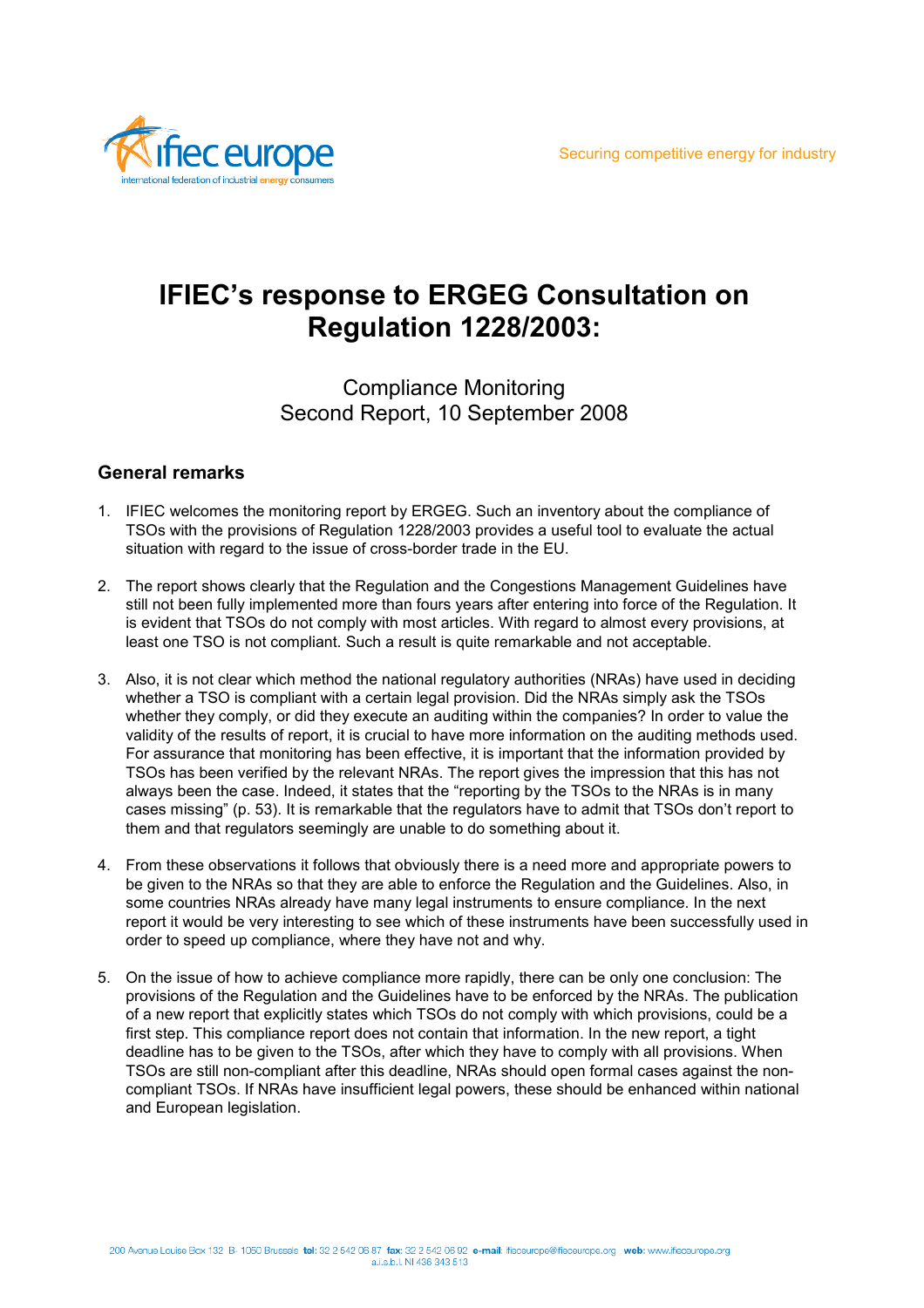

### **Maximization of cross border capacity**

- 6. IFIEC finds it remarkable that ERGEG states that the Regulators cannot ensure compliance with the provision to maximize cross border capacity available to market participants (article 6.3 Regulation). Maximization of the available cross border capacity is the core of Regulation 1228/2003. ERGEG's statement would suggest that NRAs cannot enforce this provision and as a consequence, this provision is meaningless. Also ERGEG does not specify why enforcement is not possible, what the respective NRAs have tried in the past 4 years to enforce this legal provision, and why they have failed. Also it is not clear from the report what must be improved to achieve maximization of cross border capacities. IFIEC believes that the lack of clarification in the report on these important issues needs urgent attention.
- 7. In some cases achieving compliance with the provisions of the Regulation and the Guidelines seems straightforward. For example, on p.30 it is stated that 68% of the TSOs, more than twothirds, do not comply with the requirement of netting electricity flows. In practice, compliance with the process of netting should be a relatively easy provision, compared with such as developing a common grid model as the basis for the common calculation of the available capacity.
- 8. On p.54, ERGEG assigns itself the task of advising the Commission on how to maximize the capacity. IFIEC supports ERGEG in drafting such advice and is willing to participate in this process.

#### **Use of congestion income**

- 9. Since the removal of congestions is the ultimate means to achieve an integrated European Electricity Market, the elimination of existing bottlenecks via extension of the grid is to be given priority. Accordingly, any revenues resulting from the allocation of cross-border capacity have to be used for investments which increase interconnector capacity. Only then it is possible to overcome market segmentation in the long run. Today, these revenues are mainly used to lower the internal (national) grid fees.
- 10. In this context it is essential that the "3<sup>rd</sup> package" contains an amendment of article 6 of regulation 1228/2003 to allow such revenues to be earmarked for maintenance and extension of physical capacity. This will make more cross border capacity available to the market.
- 11. Also it is important that NRAs strictly enforce the regulation regarding the use of congestion income. For example, in the Netherlands, part of these funds was used to finance the purchase of the APX spot market. On the whole more certainty and transparency are needed regarding the use of congestion revenues.

#### **Transparency**

- 12. Transparency of wholesale data is important to create a level playing field. Only with balanced, symmetric information between market parties can trust be expected to develop in both the market and the price setting mechanisms. Moreover, transparency is also needed to monitor possible abuse of market power by dominant players.
- 13. With regard to transparency, great improvements have been made by the various transparency reports within the Nordic, CWE and CEE regions which are harmonized to a high degree. Now it is important that these requirements are implemented by the national regulators. And it is equally important that all other regions catch up by publishing and implementing similar transparency reports. To ensure European-wide transparency, it is important that publication requirements are harmonized, data are published in a uniform format and in a common language, and publication is internet-based.